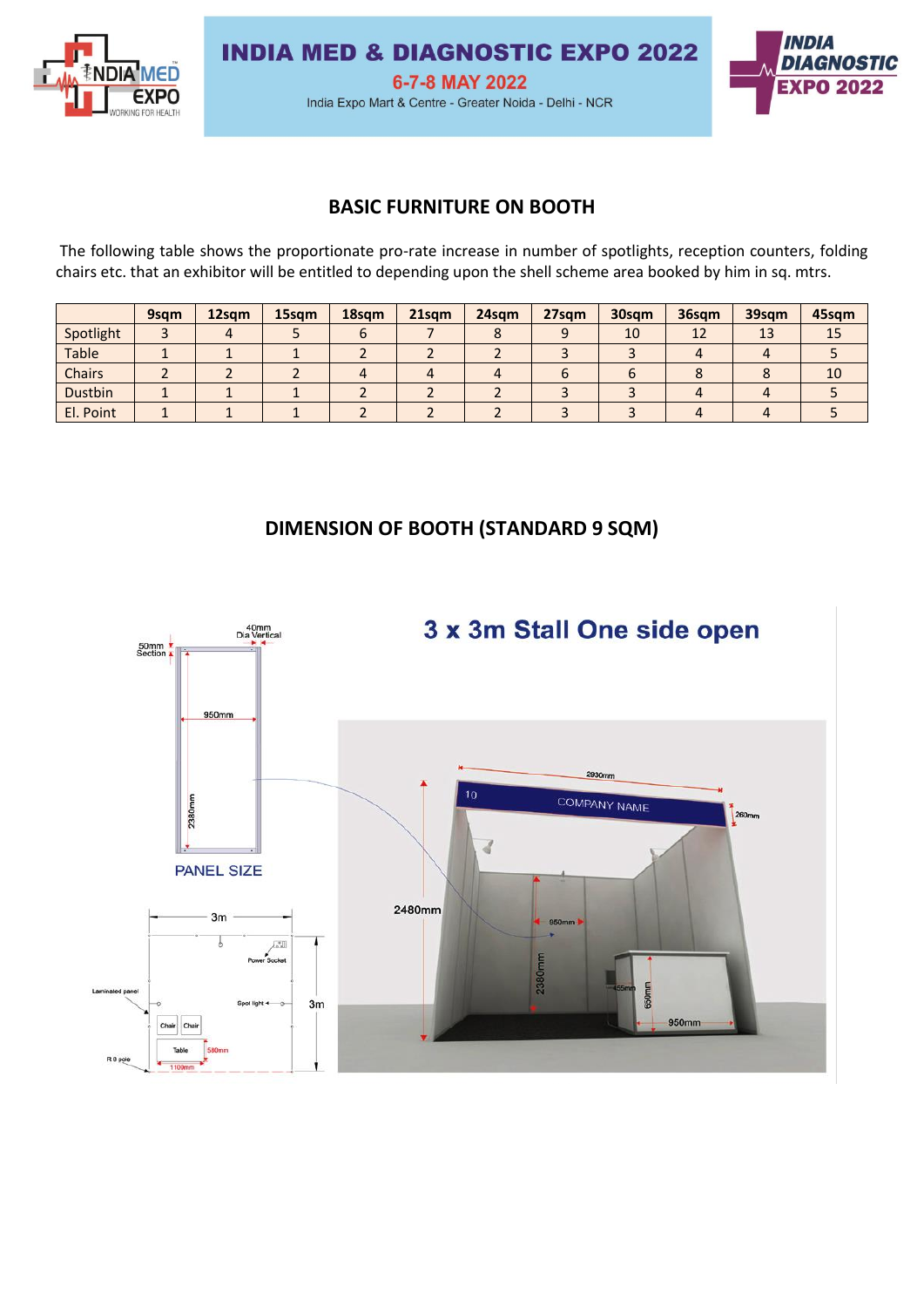

# **INDIA MED & DIAGNOSTIC EXPO 2022**

6-7-8 MAY 2022

India Expo Mart & Centre - Greater Noida - Delhi - NCR



#### **FORM - 5**

## **EXTRA FURNITURES**

|                  | LAST DATE OF SUBMISSION 01-05-2022                 |                |                    |             |               |
|------------------|----------------------------------------------------|----------------|--------------------|-------------|---------------|
| <b>ITEM CODE</b> | <b>DESCRIPTION OF ITEM</b>                         | <b>QTY</b>     | <b>INR</b>         | <b>UNIT</b> | <b>AMOUNT</b> |
| 1                | <b>Revolving Chair</b>                             |                | 1500               | Each        |               |
| $\overline{2}$   | Visitor Chair                                      |                | 500                | Each        |               |
| 3                | White Leather Chair                                |                | 700                | Each        |               |
| 4                | <b>Black Leather Chair</b>                         |                | 700                | Each        |               |
| 5                | White Bar Stool                                    |                | 1300               | Each        |               |
| 6                | <b>Black Bar Stool</b>                             |                | 1300               | Each        |               |
| 7                | Sofa Set Single Seater                             |                | 4000               | Each        |               |
| 8                | Sofa Set Double Seater                             |                | 6000               | Each        |               |
| 8A               | Sofa Set Triple Seater                             |                | 8000               | Each        |               |
| 9                | Round Glass Table (750mm D x 750mm H)              |                | 1400               | Each        |               |
| 10               | Round Cocktail Table (600mm D x 1100mm H)          |                | 1800               | Each        |               |
| 11               | Information Counter (1030mm L x 535mm B x 750mm H) |                | 1000               | Each        |               |
| 12               | Lockable Counter (1030mm L x 535mm B x 750mm H)    |                | 2000               | Each        |               |
| 13               | Podium (535L x 535B x 750mm H)                     |                | 1200               | Each        |               |
| 14               | Step Podium                                        |                | 4000               | Each        |               |
| 15               | Glass Counter (1030mm L x 535mm B x 1030mm H)      |                | 5000               | Each        |               |
| 16               | Slim Showcase (535mm L x 535mm B x 2000mm H)       |                | 6000               | Each        |               |
| 17               | Tall Showcase (1030mm L x 535mm B x 2000mm H)      |                | 7500               | Each        |               |
| 18               | Shelving Wood (1000m L x 300mm B)                  |                | 700                | Each        |               |
| 18A              | Shelving Glass (1000m L x 300mm B)                 |                | 700                | Each        |               |
| 19               | Lockable System Door (Single) Without Panel        |                | 5000               | Each        |               |
| 20               | <b>Brochure Stand</b>                              |                | 1500               | Each        |               |
| 21               | LED Spot Light                                     |                | 700                | Each        |               |
| 22               | LED Flood Light                                    |                | 3000               | Each        |               |
| 23               | Power Point (Socket)                               |                | 500                | Each        |               |
| 24               | <b>Power Strip</b>                                 |                | 600                | Each        |               |
| 25               | LED TV 42inch with USB and Iron Stand              |                | 7500               | Each        |               |
| 26               | Carpet                                             |                | 200                | sqm         |               |
|                  |                                                    |                |                    |             |               |
|                  | <b>EXTRA ELECTRICITY</b>                           |                |                    |             |               |
| 1                | Single Phase                                       |                | 3000               | Per KW      |               |
| $\overline{2}$   | Three Phase                                        |                | 3000               | Per KW      |               |
| 3                | Temp Connection for Booth Construction Vendor      |                | 1000               | Each        |               |
|                  |                                                    |                |                    |             |               |
|                  |                                                    | <b>TOTAL</b>   |                    |             |               |
|                  | <b>COMPANY NAME:</b>                               | <b>GST 18%</b> |                    |             |               |
|                  | <b>GST NUMBER:</b>                                 |                | <b>GRAND TOTAL</b> |             |               |

Please fill and return this form to: **S D MEDICAL EXPOSITION**

B-820 - Noida One IT Park, Block - B, Noida - 201309, India Tel: +91-120-2975517 / 2975518 | Email: arun@sdpromomedia.com